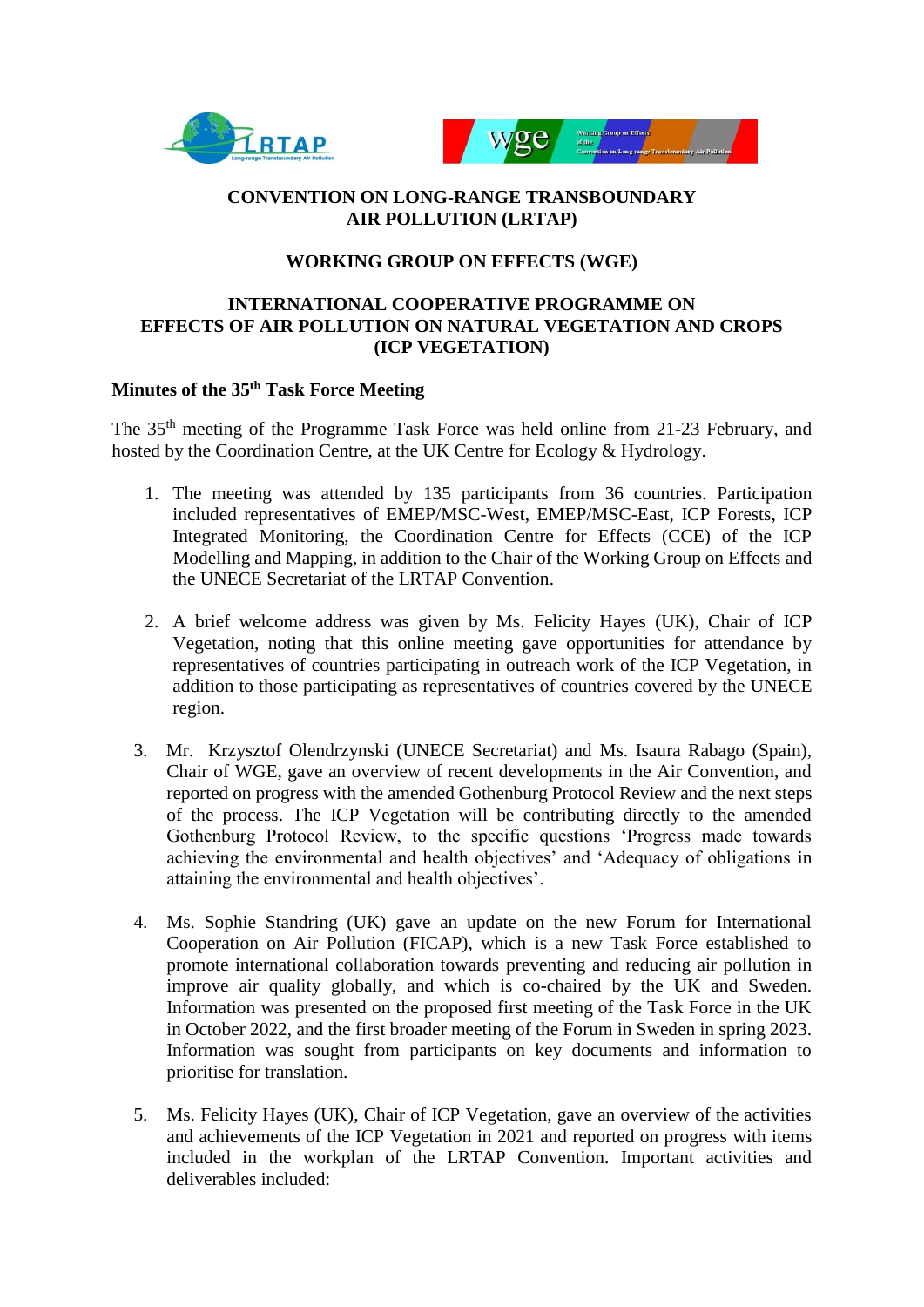- Contributions to the review of the Gothenburg Protocol.
- Preparation of 'Ozone Injury Guides' to facilitate ozone damage monitoring for NECD and aligned ecosystem monitoring schemes.
- Progress with additional chapters to Scientific Background Document B, including a recommendation for inclusion of a chapter on sweet potato, was presented later in the meeting.
- Contributions of ICP Vegetation participants to the Revision of Empirical Critical Loads for Nitrogen (led by the CCE).
- Outreach activities beyond the UNECE region, including: maps of predicted impacts on crop yield in sub-Saharan Africa, where it was estimated that large production losses of bean could occur in East Africa and additional countries including Benin, Togo and Ghana; measurements of ozone concentration in some countries outside the UNECE region, which included 28-day mean ozone concentrations of up to 62 ppb in some parts of India; results of a literature study into the yield benefits of air filtration, which showed yield increases of 2-60% depending on the country and crop; an online course and youtube video release on 'ozone and tropical agriculture'.
- Results of fine-resolution modelling of mercury deposition in the UK, showing localised hotspots of deposition around point sources.
- The current moss survey, from 2020-2022 (extended for 1 year due to Covid-19 restrictions on fieldwork in some countries) and includes a pilot study on mosses as biomonitors of microplastics as an indication of atmospheric deposition, in addition to content of metals, N and POPs. Further details of progress with the 2020-2022 survey were given later by Ms. Marina Frontasyeva (Russian Federation).
- Update of the ICP Vegetation website [\(https://icpvegetation.ceh.ac.uk\)](https://icpvegetation.ceh.ac.uk/).
- 6. Ms. Marina Frontasyeva (Russian Federation) gave an overview of the moss sampling campaign from countries that had collected samples in 2020 and 2021, including a GIS map of sampling sites for total samples and maps for individual countries. The first European moss survey was conducted in 1990 and has been repeated every five years since. Despite difficult conditions due to the global pandemic, moss collection was undertaken in 2020/21 in many European countries and in some Asian ones as well.  $>3200$  moss samples were already collected in 2020/2021 (compared to the  $\sim$ 5000 samples of the 2015/16 campaign), from a total of 26 countries. Additional countries will collect their samples in 2022.
- 7. Mr. Ilia Ilyn (Russian Federation) presented an analysis of heavy metal pollution trends in the EMEP region, using atmospheric modelling and the results of previous moss surveys. Combined usage of the results of biomonitoring, atmospheric modelling and EMEP monitoring allows the investigation of long-term HM (Pb, Cd, Hg, Cu) and POP pollution changes in particular countries as well as at local scale. Results of modelling and biomonitoring demonstrated similar rates of Pb, Cd and Hg reduction in most of the EMEP countries. The data for Cu needs further investigation as there was high temporal variability in the EMEP measurements. For POPs, observations at the EMEP monitoring stations and modelling results demonstrated a declining trend for BDE-99 and minor changes for PCB-153. For B(a)P and HCB the changes between modelled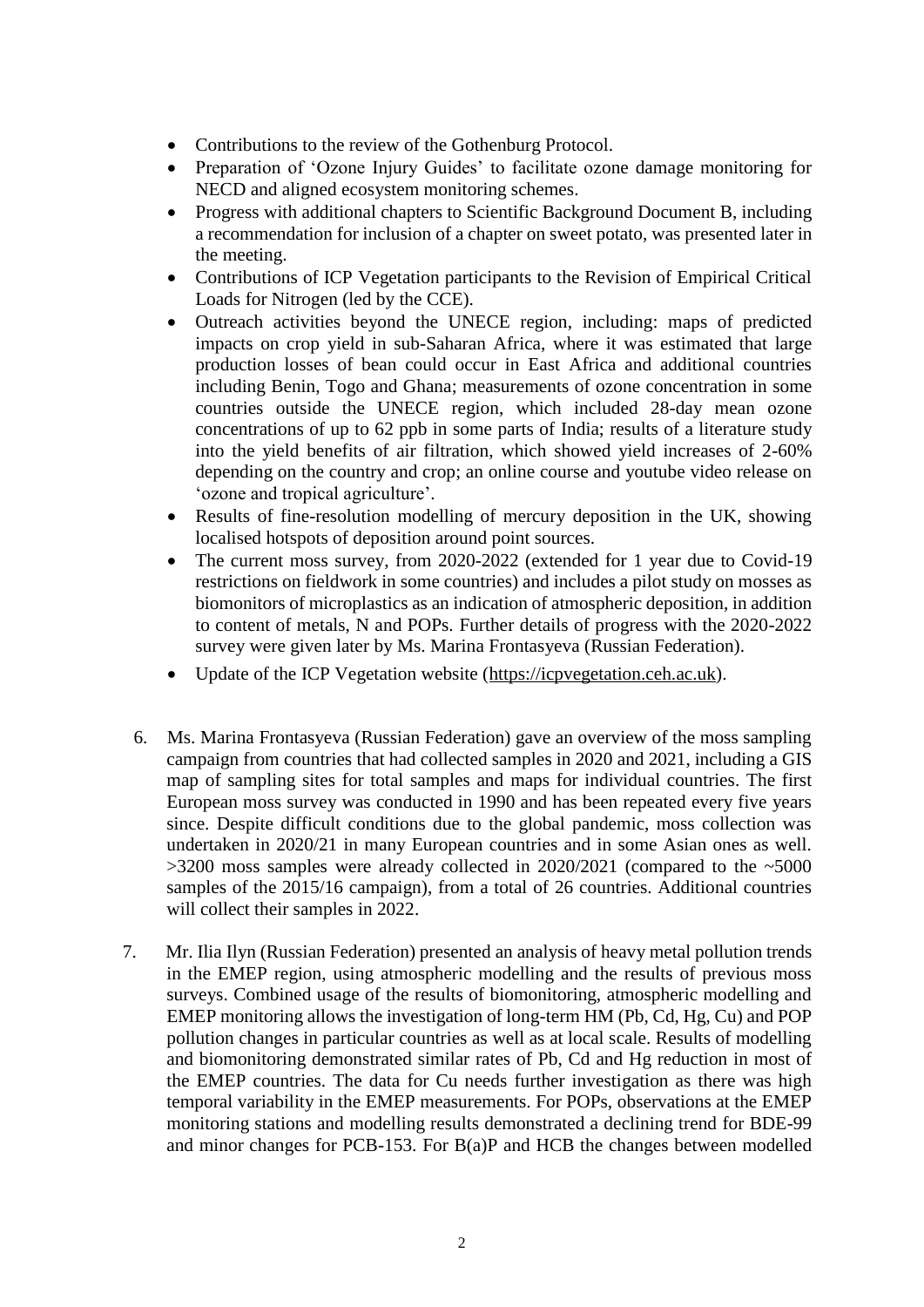and the observed values were contrasting. A dense moss-sampling network was also found to provide a more reliable estimate of long-term changes at local spatial scale.

- 8. Ms. Anne-Katrin Prescher (Germany, ICP Forests) gave an overview of recent ICP Forests activities and achievements, including the results of a survey of metal content of soils across Europe.
- 9. Mr. Thomas Scheuschner (CCE, Germany) presented an update on activities of the CCE. The CCE will be conducting a review of ammonia Critical Levels in 2022 and 2023, including workshops to which interested members of the ICP Vegetation were invited to contribute. The first workshop will take place on  $28<sup>th</sup> - 29<sup>th</sup>$  March 2022, and will be organised by Markus Geupel (UBA, Germany).
- 10. Mr. Alexander Uzhinskiy presented the Moss Survey Data Management System, which is recommended for use by the moss survey participants. It includes the possibility to directly record GPS location and photos from the moss collection sites using an App.
- 11. Additional announcements were made to the participants of the ICP Vegetation, including: an introduction to the new IM PCC by Mr. Kurén Weldon; the upcoming review of NOx Critical Levels by the ICP Vegetation PCC (Mr. Mike Perring); a Europe-wide survey and methods comparison for identifying microplastics in mosses (Mr. Julian Aherne, Canada and Ms. Felicity Hayes, UK).
- 12. The following four sessions considered the ozone and moss survey sub-programmes, and also included a session dedicated to nitrogen impacts on vegetation. The topics of the oral presentations are provided in Annex III. For further details of the content of the oral presentations we refer to the book of abstracts and copies of the presentations available on the ICP Vegetation web site (http://icpvegetation.ceh.ac.uk). In addition, 14 posters were presented during the meeting, covering similar topics as the oral presentations.
- 13. At the end of the ozone and moss survey specific sessions, conclusions and recommendations were presented, discussed and adopted by the Task Force as described in Annex I. The medium-term workplan was reviewed and agreed and adopted by the Task Force (see Annex II). Ms. Hayes (UK) drew attention to various workshops and conferences in 2022. The Task Force took note of the offer from Lithuania to host the 36th Task Force Meeting at the Institute of Forestry, Lithuanian Research Centre for Agriculture and Forestry in Girionys (Kaunus district), provisionally in February 2023. The Task Force took note of a provisional offer from Albania to host the meeting in 2024.
- 14. On behalf of the Task Force, Ms. Hayes (UK) closed the meeting by thanking the colleagues at the PCC for supporting and hosting the meeting. Ms. Hayes acknowledged the UK Department for Environment, Food and Rural Affairs (Defra) and the United Nations Economic Commission for Europe (UNECE) for their continuous financial support of the ICP Vegetation Coordination Centre. Ms. Hayes thanked the participants of the ICP Vegetation for their valuable contributions to the programme.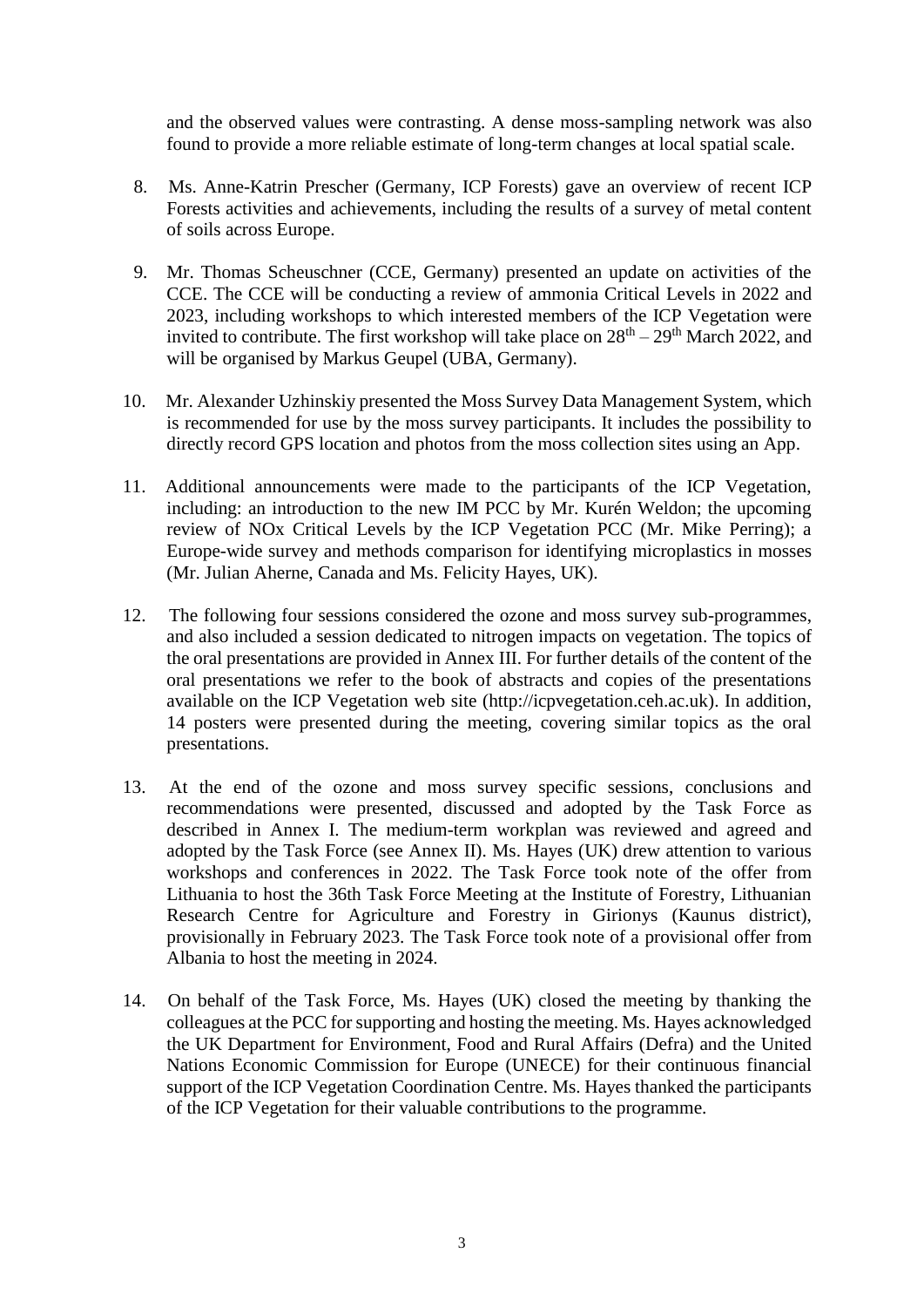**Annex I. Decisions and recommendations by the Task Force of the ICP Vegetation at its 35 th meeting, 21-23 February 2022, Online, PCC.** *Workplan items for 2022-2023 are included in Annex II.* 

#### **OZONE RELATED ACTIVITIES:**

- The Task Force (TF) took note of progress with the workplan item on 'Improving and validating soil moisture index in the EMEP model' and acknowledged the efforts of CIEMAT (Madrid, Spain) to coordinate this work in collaboration with EMEP/MSC-West.
- The TF took note of progress with the development of new chapters for Scientific Background Document B (SBD-B), associated with Chapter 3 of the Modelling and Mapping Manual of the LRTAP Convention. The table below provides an overview of the topics proposed for inclusion, who is taking the lead and who is going to contribute (subject to available funding).

| <b>Topic</b>                                                                                      | Lead                                                                               | <b>Contributions</b>                                                                                                                                                                                                           |
|---------------------------------------------------------------------------------------------------|------------------------------------------------------------------------------------|--------------------------------------------------------------------------------------------------------------------------------------------------------------------------------------------------------------------------------|
| Guidelines for assessing ozone-<br>induced foliar damage and yield<br>loss of horticultural crops | Ignacio González Fernández and<br>Victoria Bermejo (Spain)                         | Vicent Calatayud (Spain), Giacomo<br>Gerosa and Riccardo Marzuoli<br>(Italy)                                                                                                                                                   |
| Impacts of ozone on pasture quality                                                               | Felicity Hayes (Coordination<br>Centre, UK), Ignacio González<br>Fernández (Spain) |                                                                                                                                                                                                                                |
| Ozone flux-effect relationships and<br>methodology for net annual<br>increment (NAI) of trees     | Lisa Emberson (UK)                                                                 | Sabine Braun (Switzerland),<br>Per Erik Karlsson (Sweden)                                                                                                                                                                      |
| Ozone removal by vegetation in<br>urban areas                                                     | Lina Fusaro and Fausto Manes<br>(Italy)                                            | Rocio Alonso (Spain), Pierre Sicard<br>(France), Giacomo Gerosa (Italy)                                                                                                                                                        |
| Validation of soil moisture index<br>used in EMEP model                                           | Ignacio González Fernández (Spain)                                                 | Sabine Braun (Switzerland), Vicent<br>Calatayud and Arnaud Carrara<br>(Spain), Giacomo Gerosa and<br>Riccardo Marzuoli (Italy), Lisa<br>Emberson (UK), Per Erik Karlsson<br>(Sweden), David Simpson (Sweden,<br>EMEP/MSC-West) |
| Ozone-induced injury guidance for<br>educational and awareness raising<br>purposes                | Klaudia Borowiak (Poland)                                                          | Felicity Hayes (UK), Felix Leung<br>(Hong Kong, China), Vicent<br>Calatayud and Victoria Bermejo<br>(Spain)                                                                                                                    |
| Critical levels for ozone-sensitive<br>clones of poplar                                           | Yasutomo Hoshika (Italy)                                                           | Vicent Calatayud (Spain), Riccardo<br>Marzuoli (Italy), Pierre Sicard<br>(France)                                                                                                                                              |
| Ozone impacts on insects                                                                          | Valda Araminiene (Lithuania)                                                       | Coordination Centre (UK)                                                                                                                                                                                                       |
| Improved phenology for ozone flux<br>modelling in trees                                           | Sabine Braun (Switzerland)                                                         | Per Erik Karlsson (Sweden)                                                                                                                                                                                                     |
| Interactive impacts of ozone and<br>nitrogen on (semi-)natural<br>vegetation                      | Felicity Hayes (Coordination<br>Centre, UK),                                       |                                                                                                                                                                                                                                |

- The TF agreed to the inclusion of a chapter on sweet potato for Scientific Background Document B, noting that sweet potato is grown in some regions of Europe as well as in tropical regions.
- The TF took note of the roadmap for the review and revision of the Critical Levels for ammonia, presented by the Coordination Centre for Effects (CCE) of the ICP Modelling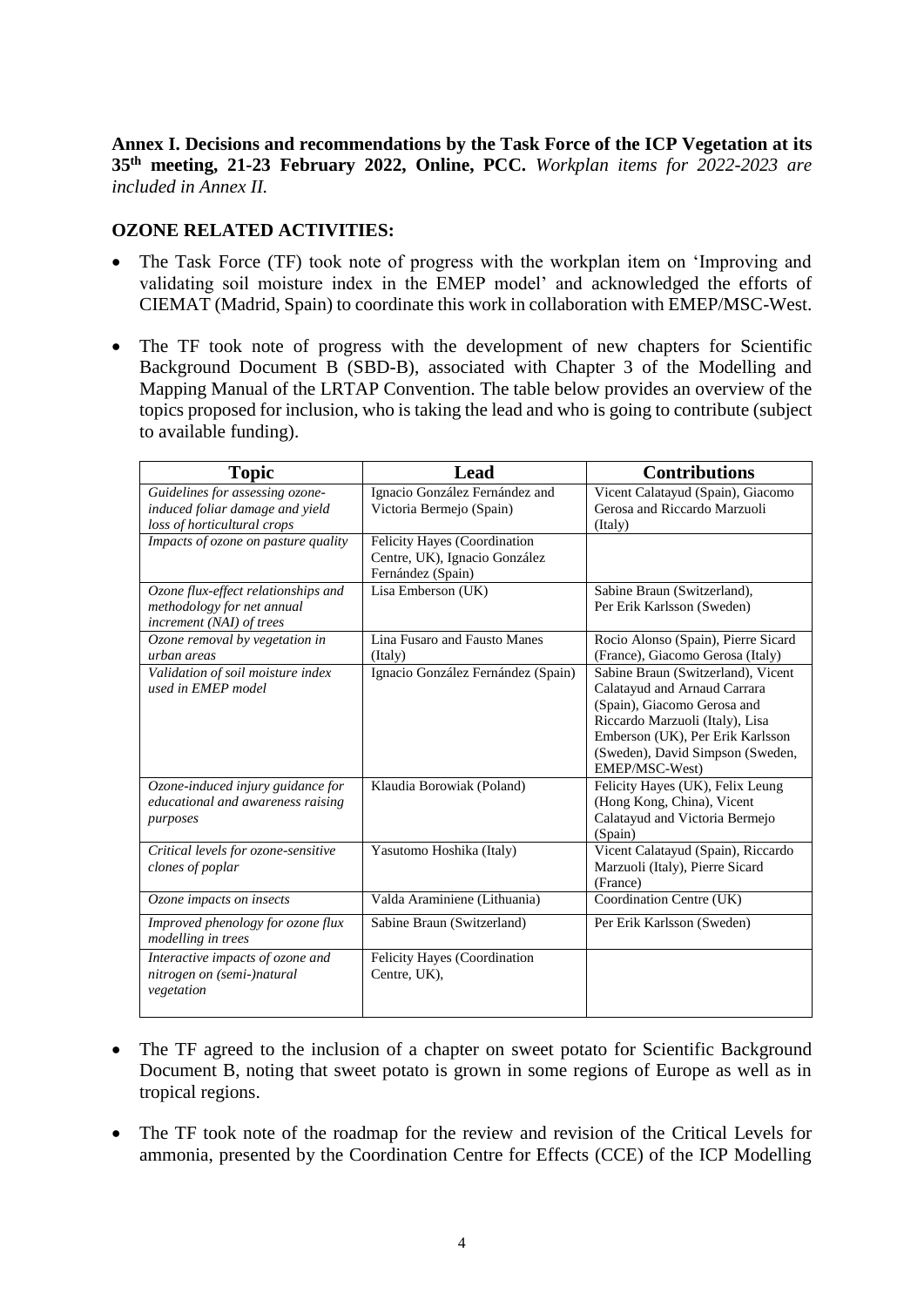and Mapping. The TF welcomed the opportunity for experts within the ICP Vegetation to contribute to the review.

- The TF took note of the ongoing collaboration between ICP Vegetation and EMEP Task Forces and Centres and encouraged to continue such collaboration as described in further detail of the workplan of the ICP Vegetation (Annex II).
- The TF took note of the outreach activities of the ICP Vegetation and encouraged to continue such activities, especially in developing regions. The TF encouraged further collaboration with international scientific networks at the global scale.
- The TF agreed to the inclusion in the future meetings of a session focused on nitrogen impacts on vegetation to discuss methodologies and exchange results.

## **MOSS SURVEY RELATED ACTIVITIES:**

• The TF reiterated the importance to participants of the 2020-22 moss survey to:

- Sample mosses in agreement with the monitoring manual and recommended sampling in areas with a defined humus layer (where possible);

- Conduct quality checks of data before submitting the final data to data management system (DMS), including data on moss reference material;

- Make use of the many functionalities of the Data Management System, such as link to an App to upload metadata, conduct simple summary statistics and mapping of the data.

- Remember that the focus of the LRTAP Convention is at rural sites, rather than at local point sources.

- The TF reiterated that quality checks of submitted data are the responsibility of the data provider. Subsequently, the Moss Survey Coordination Centre is tasked to check data for outliers, discuss any country border effects with respective data providers and agree with the data providers on the final data to be included in the DMS.
- The TF took note of the importance of avoiding collection of moss where there would be 'canopy drip' from trees and shrubs. In addition the TF took note that often managed grassland can be unsuitable for sampling mosses due to sparse occurrence of moss and that shoots may be less than three years old.
- The TF recommended the formation of a sub-group to review the metals and pollutants of focus for the 2025/6 survey, bearing in mind potential emerging pollutants, and to report back to the TF at the next meeting. The TF noted the following recommendations:
	- Heavy metals accumulation in mosses should continue to be measured, even though they have been decreasing since 1990. The decreases are not continuous for all elements, it is important to report stagnations and renewed increase, and even low accumulation can cause critical concentrations in ecosystems to be reached or exceeded.
	- Nitrogen must also continue to be measured, because in many countries nitrogen emission and related accumulation in mosses has been monitored at unchanged high levels since 2005, exceeding critical effect thresholds.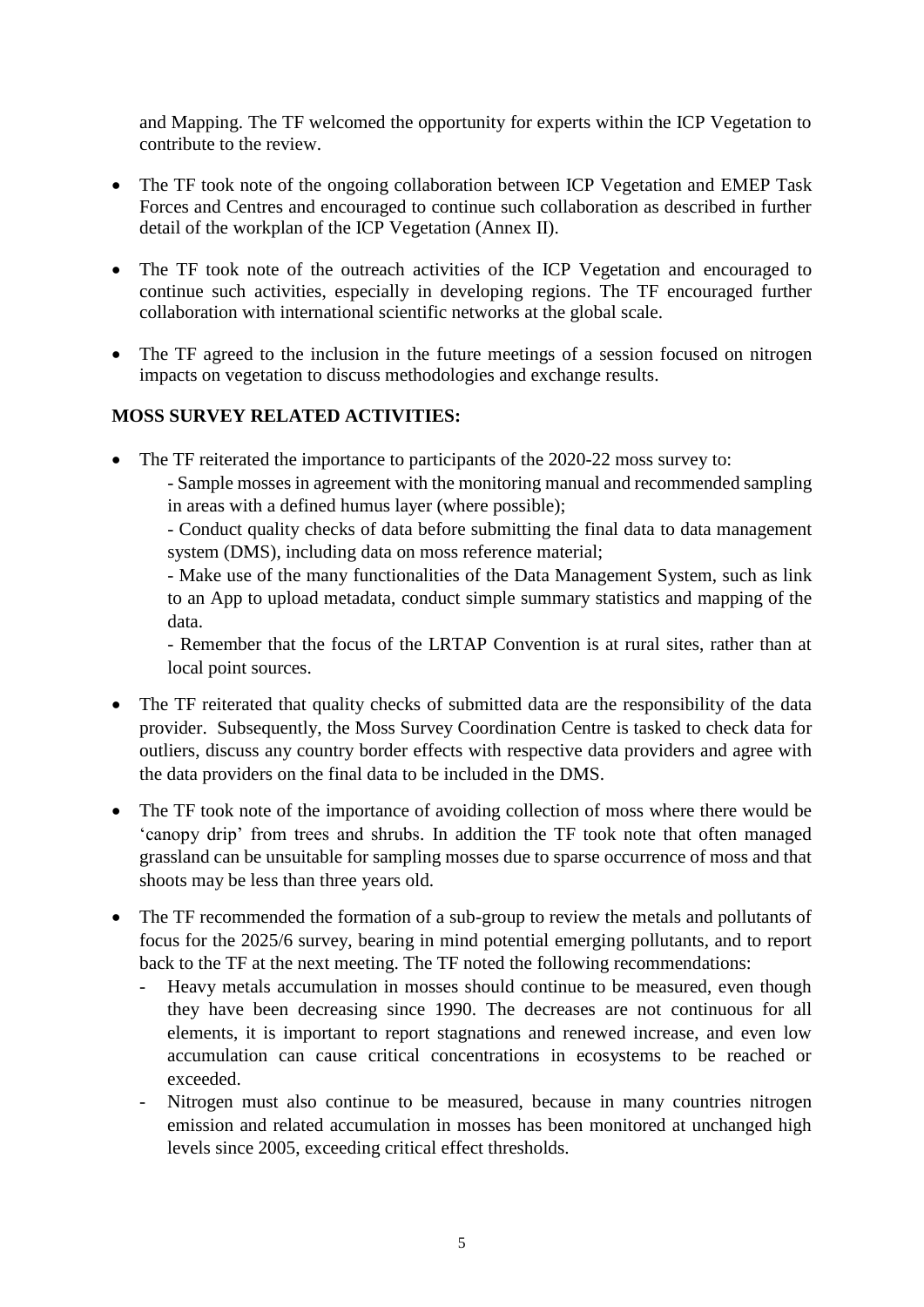- POP measurements started since 2010 should be continued and could be part of the standard measurement program.
- Microplastics should be considered after the results of the pilot studies are known.

## **Annex II. Medium-term workplan (2022 – 2023) ICP Vegetation**

Workplan items in *italics* are not specifically included in the biannual workplan of the LRTAP Convention for 2022 and 2023.

## **2022:**

- Call for data for moss survey 2020-23 on heavy metals, nitrogen and POPs
- *Comparison of spatial patterns and temporal trends of heavy metals in mosses and EMEPmodelled deposition (with EMEP/MSC-East)*

#### **2023:**

- Ozone flux-based risk assessment for vegetation for air pollution scenarios relating to: (a) Implication on vegetation of scenarios focusing on the characterisation of the contribution of methane as an ozone precursor - post-hoc analysis (b) the application of ozone modified photosynthesis-based flux-response models c) the effects of drought under present and future climatic conditions (with EMEP/MSC-West, CIAM, TFMM and TFHTAP).
- Review of ozone pollution and climate change impacts on vegetation focus on implications for calculation and application of flux-based Critical Levels and risk assessment.
- State-of-knowledge report on 'genetics of crop resilience to ozone and potential for crop breeding'.
- *Development of ozone critical levels for forest trees based on the net annual increment (NAI)*
- *Review Critical Levels for NOx.*
- *Joint workshops with ecosystem and crop modellers, including AgMIP-Ozone.*

## **Selected ongoing annual activities:**

- *Review and update Scientific Background Document B for Chapter 3 of Modelling and Mapping Manual of LRTAP Convention*
- *Outreach and networking activities in developing regions, linking with other international networks*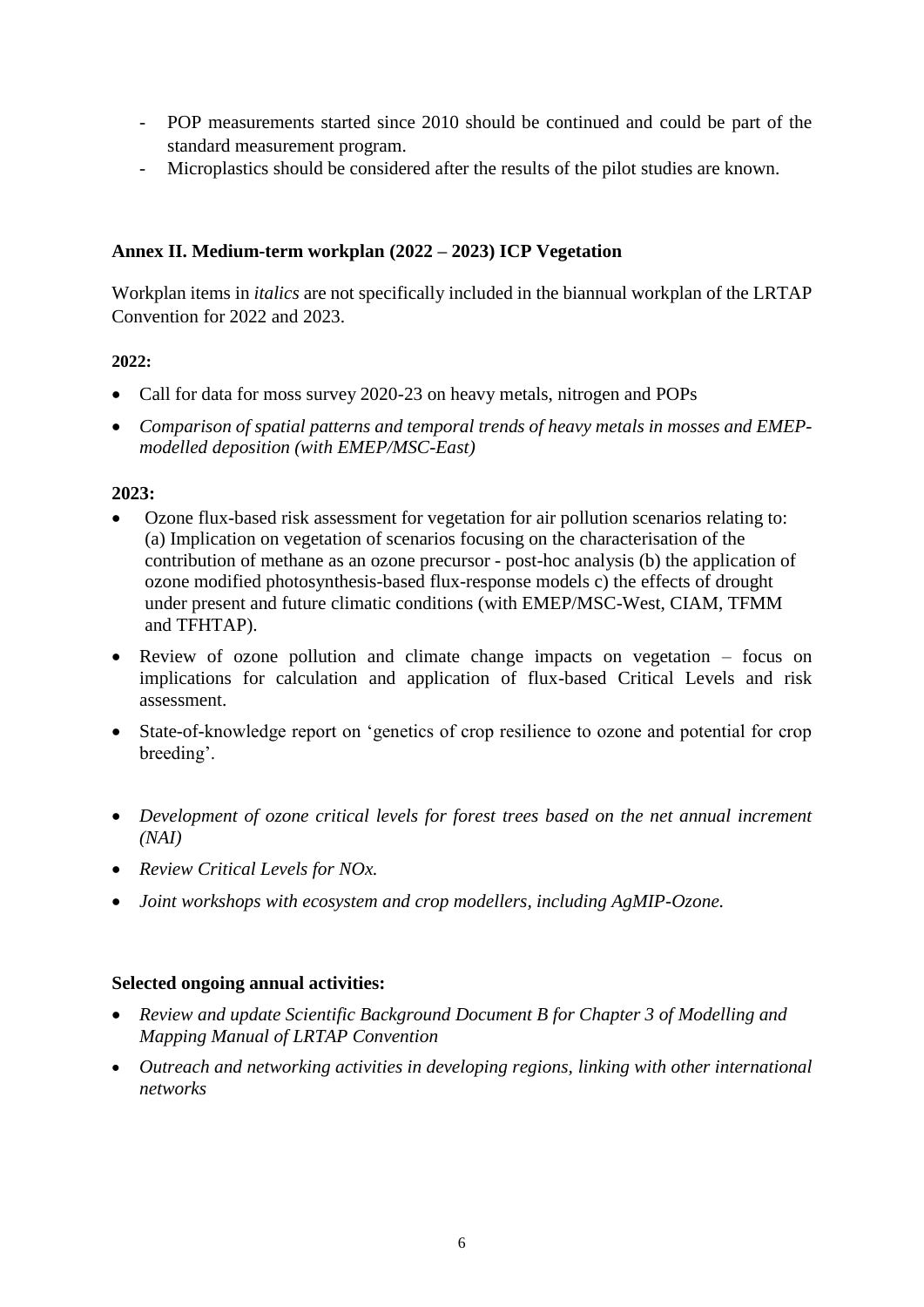#### **Annex III. Programme of the 35 th Task Force Meeting of the ICP Vegetation**

#### **Monday 21st February, 2022**

**Session: Plenary Chair: Felicity Hayes**

- 14:00 *Felicity Hayes –* Opening and welcome
- 14:05 *Krzysztof Olendrzynski & Isaura Rabago* Latest developments of the Convention
- 14:20 *Sophie Standring, Alison Davies & John Salter* The Forum for International Cooperation on Air Pollution (FICAP)
- 14:40 *Felicity Hayes* Overview of ICP Vegetation
- 15:00 *Marina Frontasyeva* Moss Survey 2020-2021-2022. Sampling in Covid years of 2020 and 2021
- 15:20 *General discussion*
- 15:30 *Comfort break*
- 15:45 *Ilia Ilyin* Analysis of heavy metal pollution trends in the EMEP region basing on results of atmospheric modelling and moss surveys
- 16:05 *Anne-Katrin Prescher* Recent ICP Forests activities
- 16:25 *Thomas Scheuschner* Update from CCE including review of ammonia Critical Levels
- 16:35 *Alexander Uzhinskiy* Moss Survey Data Management System
- 16:45 *Miscellaneous announcements, including: Introduction to the new IM PCC (James Kurén Weldon), NOx Critical Levels Review (Mike Perring), microplastics (Julian Aherne), and general discussion (Felicity Hayes)*

17:00 *Session end*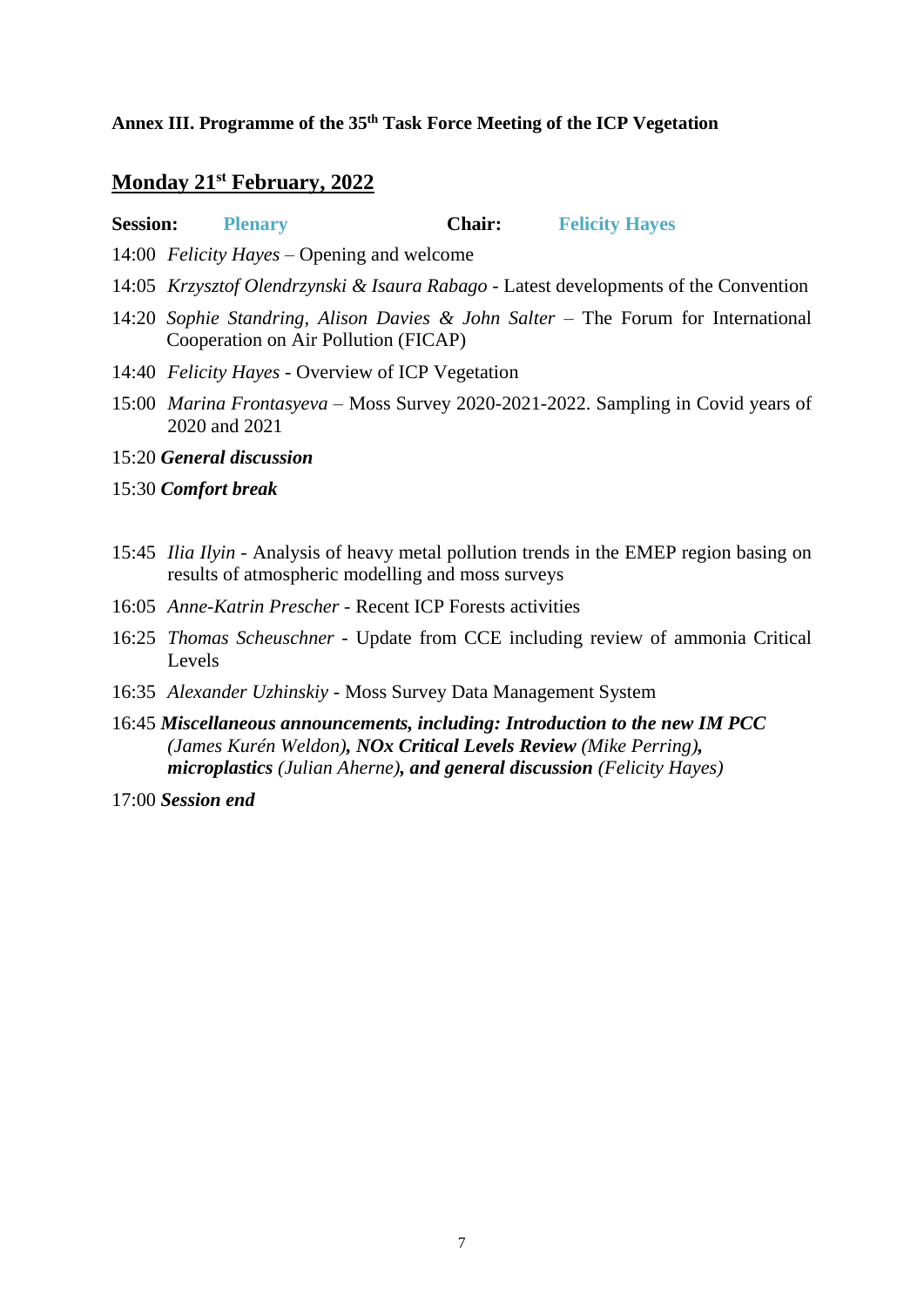## **Tuesday 22nd February, 2022**

#### **Session: Moss 1 Chair: Winfried Schröder**

- 09:30 *Konstantine Vergel* Moss biomonitoring of atmospheric pollution in the Moscow region
- 09:50 *Pranvera Lazo* A pan-see biomonitoring network for the assessment of potentially toxic elements in urban air.
- 10:10 *Guntis Tabors* Assessment of atmospheric pollution deposition in Latvia from 1990 to 2020 using the moss as absorbent
- 10:20 *Stefano Loppi* Use of biomonitoring data in environmental forensics
- 10:40 *Mehriban Jafarova* Assessing the atmospheric deposition of microplastics: A lichen biomonitoring study in the city of Milan, Italy
- 11:00 *General discussion*
- 11:15 *Comfort break*

## **Session: Moss 2 Chair: Antoaneta Ene**

- 11:30 *Irena Pavlíková* Monitoring of heavy metals and nitrogen concentrations in mosses in the vicinity of an integrated iron and steel plant: Case study in Czechia
- 11:50 *Michelle Nerentorp* Metal and nitrogen concentrations in moss in Sweden Results from the National Moss Survey 2020
- 12:00 *Winfried Schröder* Canopy drip effect on concentrations of heavy metals in mosses sampled across north-west Germany as part of the European Moss Survey 2021
- 12:10 *Dinesh Kumar Saxena* Trend of atmospheric metals by moss *Hypnum cupressiforme* Hedw. in Jammu (India)
- 12:30 *Sheyar Abdo* Mapping the spatial distribution of (Na, Cl, Ca, Mg) over Kaliningrad Oblast (Russia) by using ArcGIS PRO 2.4

## 12:50 *General discussion*

- 13:00 *Session end*
- 13:30 (for as long as needed) *Break out rooms for poster viewing and general and informal discussions, including standard mosses and the specimen archive.*

*Note: Use the separate meeting joining link for breakout rooms.*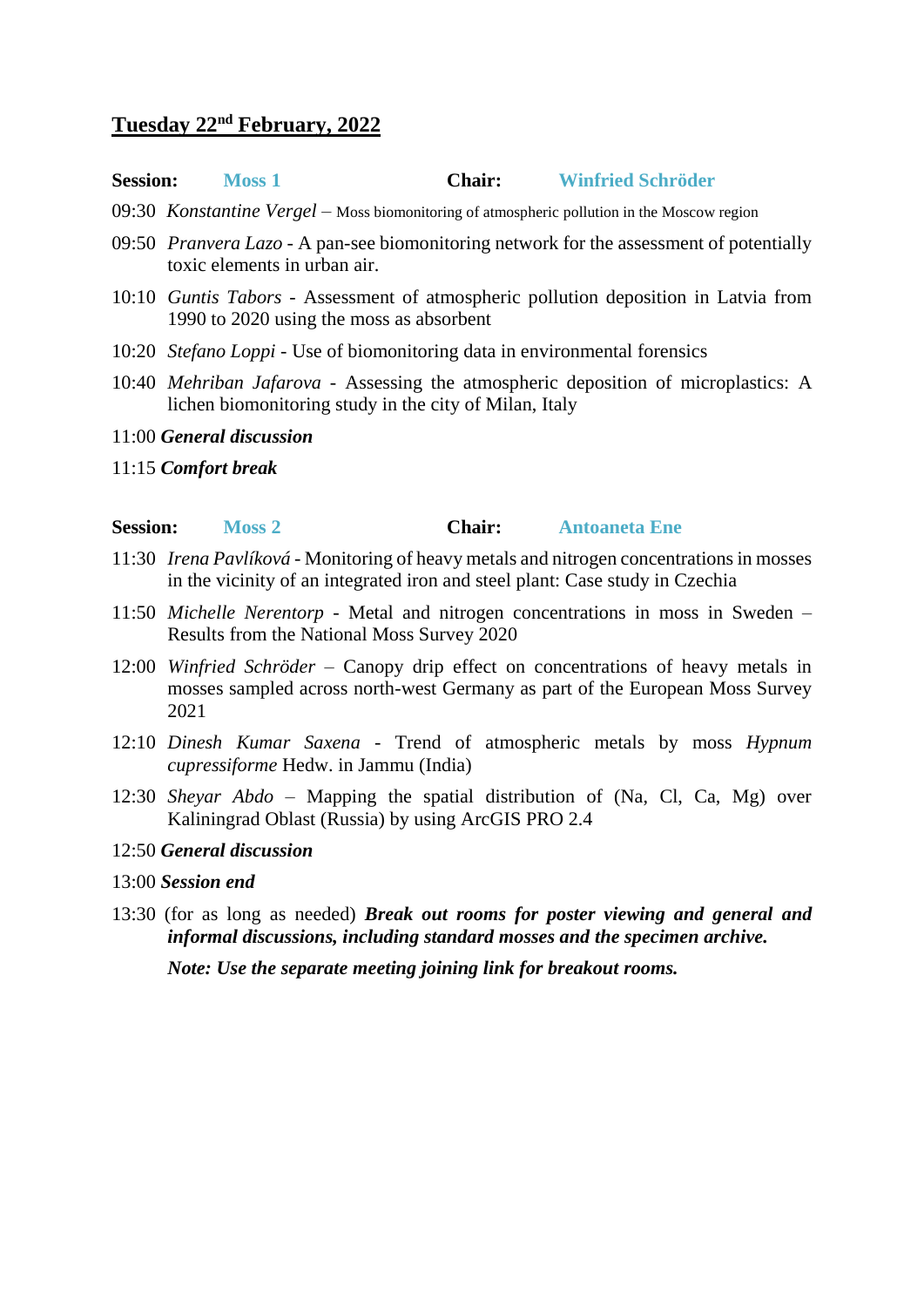## **Session: Ozone 1 Chair: Nivedita Chaudhary**

- 13:30 *Evgenios Agathokleous* Ozone impacts on plant communities, plant-insect interactions, and plant-soil feedbacks
- 13:50 *Giacomo Gerosa* Ozone risk assessment for a deciduous mature forest from seven years of flux measurements
- 14:10 *Ignacio González-Fernández* Parametrization of soil moisture index in the DO3SE model for ozone risk assessment
- 14:20 *Andrea Vannini* Foliar applications of sweet chestnut (*Castanea sativa* Mill.) wood distillate shields a common horticultural plant (*Lactuca sativa* L.) from ozone induced damage
- 14:40 *Posters, updates, annexes etc:*

*Yasutomo Hoshika* – Forest monitoring for forest protection against ozone on the stomatal flux basis: The mottles approach (*Poster*)

*Fanny Boublin* – Potential role of proline in plant responses to ozone? (*Poster*)

*Zhaozhong Feng –* Ozone pollution threatens the production of major staple crops in east Asia

*Katrina Sharps* – Global modelling of ozone impacts on crops

Lisa Emberson – Latest developments with DO<sub>3</sub>SE model and application

Scientific Background Document –B updates

- 15:20 *General discussion*
- 15:30 *Comfort break*

## **Session: Ozone 2 Chair: Katrina Sharps**

- 15:45 *Clare Brewster* µCT 3D imaging reveals effects of ozone on wheat grains
- 15:55 *Melissa Chang Espino* Nitrogen and carbon isotopic signalling in Mediterranean wheat under ozone fumigation and additional nitrogen
- 16:15 *Håkan Pleijel* Effects of ozone, drought and heat stress on wheat yield and grain quality
- 16:35 *Pritha Pande* Can ozone-flux response relationships for wheat be derived using photosynthetic based stomatal conductance models?
- 16:55 *Pierluigi Guaita* Use of data from local monitoring network to assess the ozone risk for crops at regional level: The Lombardy region case study

## 17:15 *General discussion including the Workplan*

## 17:30 *Session end*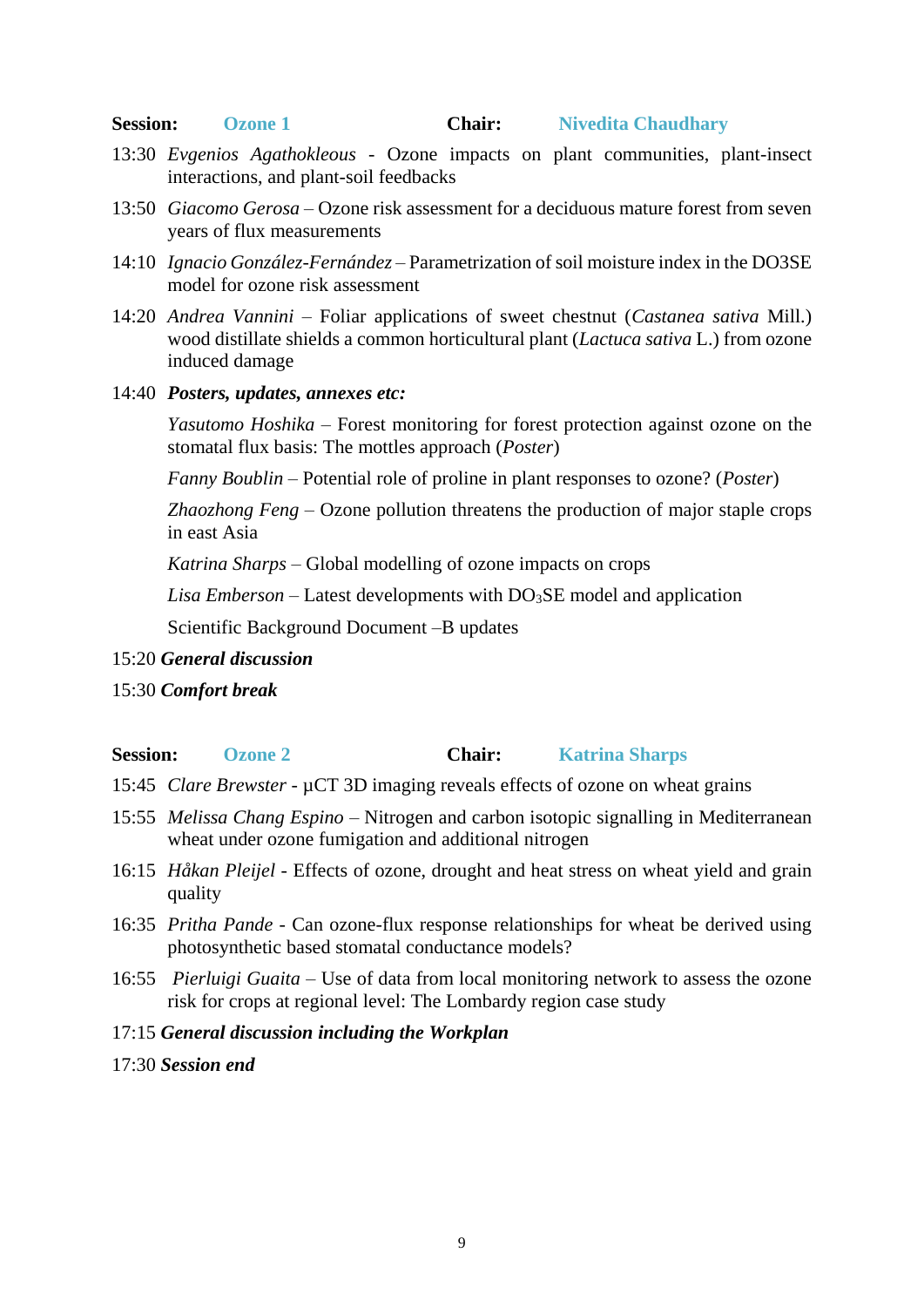# **Wednesday 23rd February, 2022**

| <b>Session:</b> | Moss 3 | <b>Chair:</b> | <b>Mike Perring</b> |
|-----------------|--------|---------------|---------------------|
|-----------------|--------|---------------|---------------------|

- 09:30 *Inga Zinicovscaia* Accumulation of potentially toxic elements in mosses collected in the Republic of Moldova
- 09:40 *Jeroen Geurts* Moss survey in The Netherlands 2020-2021
- 09:50 *Jana Borovská* Biomonitoring of atmospheric deposition of heavy metals in Slovakia in 2020-2021
- 10:00 *Ágnes Bálint* Measurement of air deposition of heavy metals in the area of southwest Hungary using moss bioindication
- 10:10 *Anastasia Zhuravleva* Moss monitoring in the study of the accumulation of trace elements in the Udmurt Republic, Russia
- 10:20 *Musaj Paçarizi* Estimation of elements' concentration in air in Kosovo through mosses as biomonitors
- 10:30 *General discussion*
- 11:00 *Comfort break*

## **Session: Moss 4 Chair: Camiel Aggenbach**

- 11:15 *Stefan Fränzle* Moss- and chitin-based monitoring: further pieces of information from adsorption thermodynamics
- 11:35 *Fabrizio Monaci* Atmospheric mercury monitoring by moss transplants: Current perspectives and limitations
- 11:55 *Alexander Uzhinskiy* Central Russia heavy metal contamination model based on satellite imagery and machine learning./development of Data Management System and Modelling
- 12:15 *Kayla Wilkins* Moss biomonitoring in Canada: A community science initiative
- 12:25 *General discussion*
- 13:00 *Session end*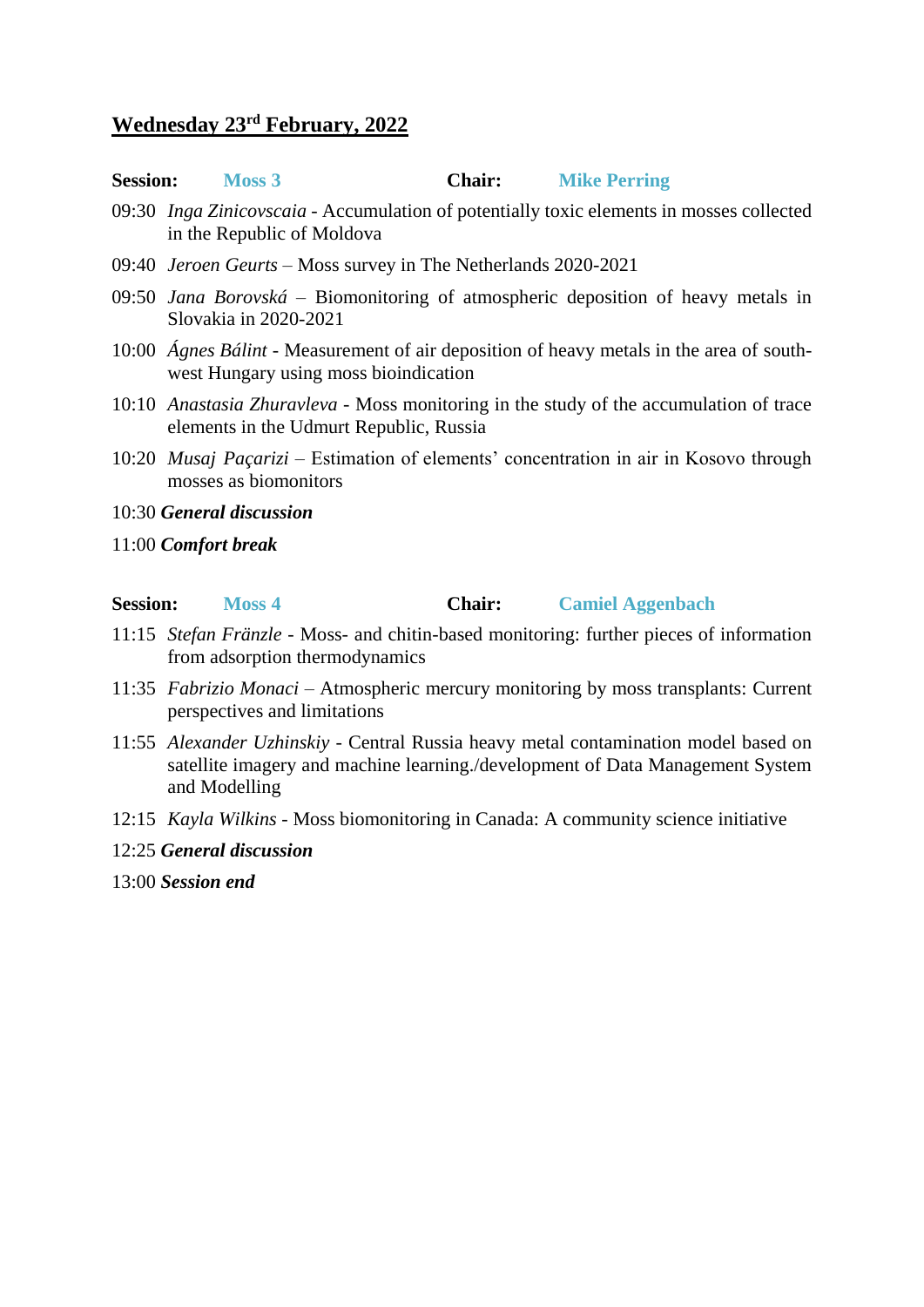#### **Session: Ozone (3) and nitrogen Chair: Rocío Alonso**

- 13:30 *Per Erik Karlsson* Total deposition and canopy exchange of inorganic nitrogen to Norway spruce forests in Sweden
- 13:50 *Sabine Braun* Nitrogen effects on the vitality of *Fagus sylvatica* and *Picea abies* forests in Switzerland
- 14:10 *Raquel Ruíz-Checa* Use of labelled nitrogen to estimate foliar nitrogen uptake in Mediterranean holm oak forests
- 14:30 *Valda Araminiene* Situation with ground-level ozone and nitrogen in Lithuania during 2020-2021
- 14:50 *Sirkku Manninen* The relationship between NH<sup>3</sup> in urban air and the diversity of epiphytic macro lichens

#### 15:10 *General discussion*

15:20 *Comfort break*

#### **Session: Ozone 4 Chair: Jürgen Bender**

- 15:30 *Viki Bermejo* Pre and post-pollination tropospheric ozone effects in *Silene ciliate* a Mediterranean alpine species
- 15:50 *Ane Vollsnes* Ozone-induced early senescence studied in *Trifolium repens* genotypes from subarctic grasslands
- 16:10 *Susana Elvira* Risk of ozone injury in leafy crops under Mediterranean conditions
- 16:30 *Sabine Braun* Epidemiological estimate of growth reduction by ozone in *Fagus sylvatica* and *Picea abies*: Sensitivity analysis and comparison with experimental results
- 16:40 *Gudrun Schuetze* German experience and views on reporting exceedance of fluxbased critical levels in the context of EU regulations

#### 17:00 *General discussion*

17:30 *Session end*